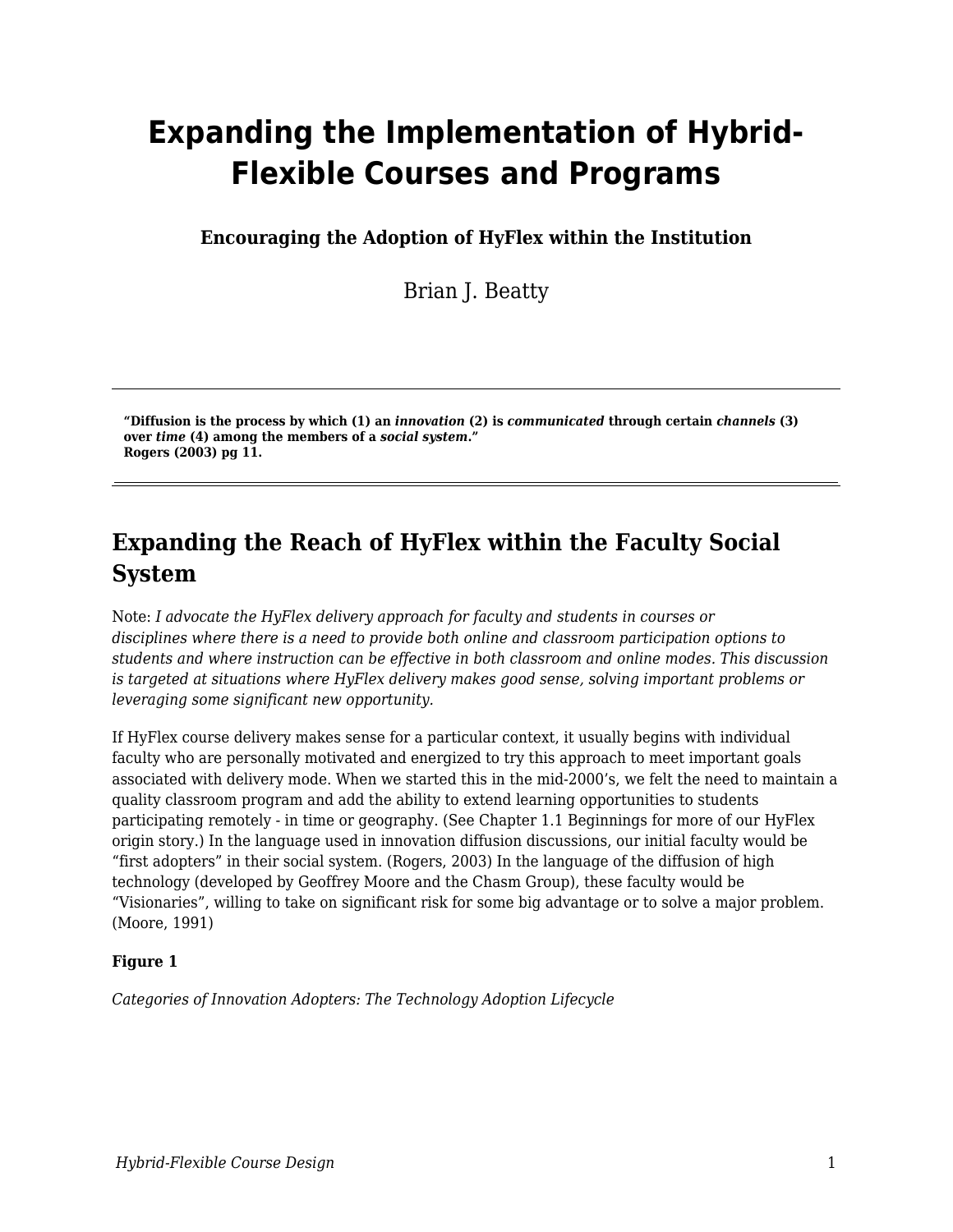

When HyFlex works with an initial faculty or course, it is natural to look for additional faculty and/or courses that it could also work well with, in order to increase the value returned to the larger organizational system. In our case, this initial expansion took place within other graduate seminar courses within our own academic program (Instructional Technologies at San Francisco State University). Furthermore, several other programs within our larger university community took notice of our success with HyFlex and developed their own implementation programs for HyFlex delivery to help solve their own specific contextualized needs; commonly needs to increase graduation rates and lower the average time to degree among our students (especially undergraduates).

In typical efforts to further diffusion into an academic organization, some faculty (and students and administrators) will not be willing or able to put as many personal resources (time, energy, etc.) into trying this new approach. Rogers (2003) found that people in a social system considering adopting an innovative practice consider the characteristics of the innovation, such as, 1) how well will it work for them, 2) the advantages it provides, and 3) how difficult it will be to adopt. Those considering adoption also rely on their peers for recommendations and information about changing their practice.

Rogers' Four Main Elements in the Diffusion of Innovations process (2003)

#### 1. The Innovation

- a. Relative advantage
- b. Compatibility
- c. Complexity
- d. Trialability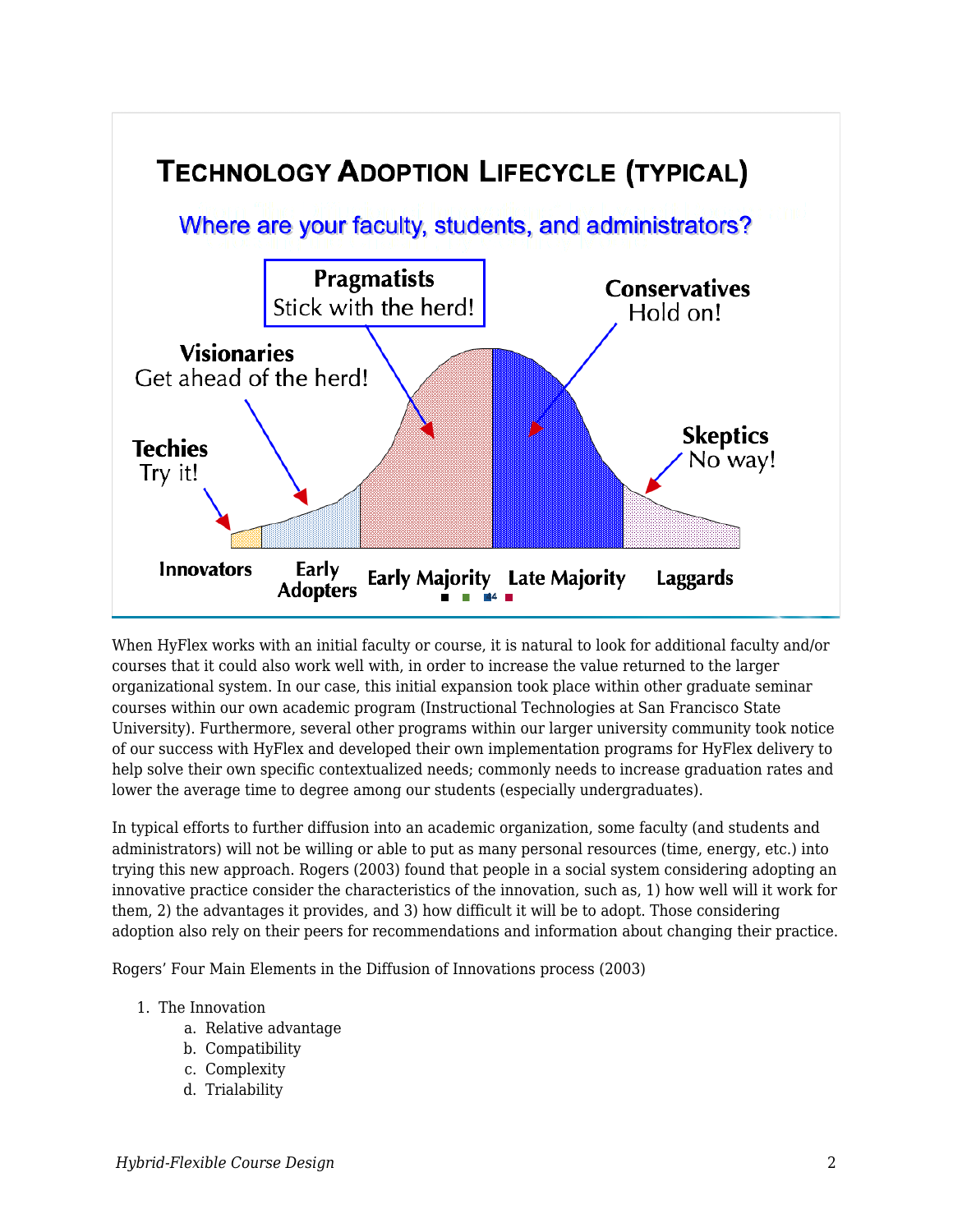- e. Observability
- 2. Communication Channels
	- a. Interpersonal channels
	- b. Heterophily membership in diverse groups (enabling the cross-pollination of ideas)
- 3. Time
	- a. Innovation decision process
	- b. Adopter categories
- 4. A Social System
	- a. Social structure
	- b. System norms
	- c. Opinion leaders and change agents
	- d. Decision types
	- e. Consequences

Educational institutions and communities of scholars are fundamentally human social systems. Quite often (almost always) Hyflex delivery is an innovative idea requiring substantial changes to important aspects of the system, such as, perspective of the role of the teacher, giving control of participation decisions to students, requiring more instructional resources and administrative support, and more. Because of these characteristics, implementing HyFlex beyond the initial adopters is characterized by many of these typical "diffusion of innovations" elements, so understanding the Diffusion of Innovations perspective's concepts and principles is important. If you are interested in supporting or encouraging faculty adoption of HyFlex delivery, you'll need to patiently work within these same parameters.

Below I'll explain a few of these elements I have found particularly helpful in understanding HyFlex adoption and I'll suggest some concrete strategies you might use with various types of adopters.

#### **Table 1**

| Category - classic    | Category - (high<br>technology) | <b>Defining Description</b>                                                                                                                                                                                                             |
|-----------------------|---------------------------------|-----------------------------------------------------------------------------------------------------------------------------------------------------------------------------------------------------------------------------------------|
| <b>First Adopters</b> | Innovators (Techies)            | Developers or discoverers of<br>innovative practices; always<br>looking for a new way to do<br>something, sometimes even better!                                                                                                        |
| <b>Early Adopters</b> | Visionaries                     | Sponsors of initial projects; in<br>higher education, these are often<br>Program Coordinators, Department<br>Chairs, Deans, Provosts. These<br>people often have resources<br>(budget, policy interpretation) to<br>support innovation. |

*Categories of Diffusion Groups*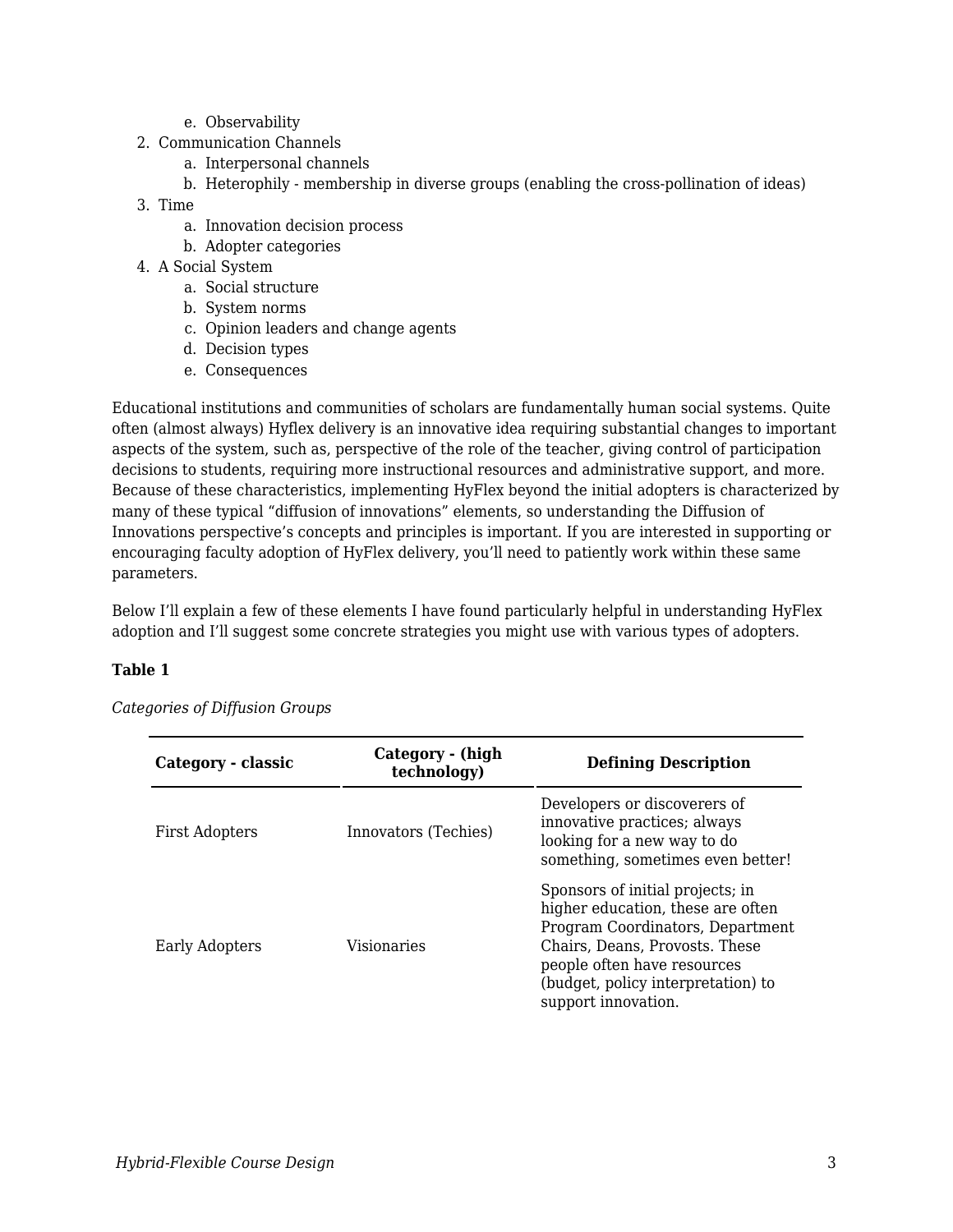| Early Majority | Pragmatists              | Faculty in Departments using or<br>considering HyFlex for one or more<br>courses. Looking for something<br>that works to meaningfully and<br>reliably improve practice.                                                  |
|----------------|--------------------------|--------------------------------------------------------------------------------------------------------------------------------------------------------------------------------------------------------------------------|
| Late Majority  | Conservatives (the herd) | Faculty in programs initiating<br>HyFlex in many courses, or<br>administrators in an institution<br>moving toward HyFlex on a large<br>scale. Sometimes participates in<br>the innovation to avoid being left<br>behind. |
| Laggards       | <b>Skeptics</b>          | Resistant faculty or administrators<br>in programs that have adopted<br>HyFlex completely. Not willing to<br>change practice for any reason.                                                                             |

#### **Accelerate Adoption: Communicate within and among Faculty Peer Groups**

It takes more than just a good idea to bring about change, especially with the majority of faculty. Communication about, around and within a new idea is just as important as the good idea itself. When HyFlex delivery is applied in the right situations, it is a good idea. When HyFlex is implemented thoughtfully, it becomes approachable even to pragmatic faculty. But that's not enough to facilitate widespread change.

The majority of faculty are pragmatic or conservative when it comes to their beliefs and practices of teaching and learning. Change doesn't come easy, and new ideas are not naturally attractive to most. Most faculty (including myself) are comfortable with their own teaching, believe that most of their students are learning effectively (or at least adequately), and that there is no compelling reason to change. Fortunately, as faculty are exposed to more data about their own students' performance and the equity gaps in performance among major groups of students in their classes and institutions, many are becoming more willing to try new approaches to better engage students in the learning process. When faculty are willing to change, to try something new, communication with other faculty is a key factor we should be ready to facilitate and leverage to support adoption.

**Peer-based communication**. Who do pragmatic or conservative faculty listen to? Where do they hear about new ideas that they'll listen to and consider for their own practice? Whether in faculty meetings, informal discussions about teaching methods, or through reading professional journals and participating in conferences, faculty listen to their peers. Peers can be trusted in ways that others cannot. Faculty may not be ready to listen to the great ideas of technology support staff if they don't closely identify with that group. Faculty may not listen to the ideas coming from members of the administration if they don't trust them. Faculty may not listen to other faculty teaching in another discipline (or even another academic department) if they believe there are significant differences in content, students, or delivery context between them. Overall, if the faculty is content with the status quo, they may not be willing to consider any other teaching approach, even one that promises significant improvement, unless they hear about it from a highly trusted peer.

**Well-connected faculty are key players.** Faculty who belong to multiple peer groups are valuable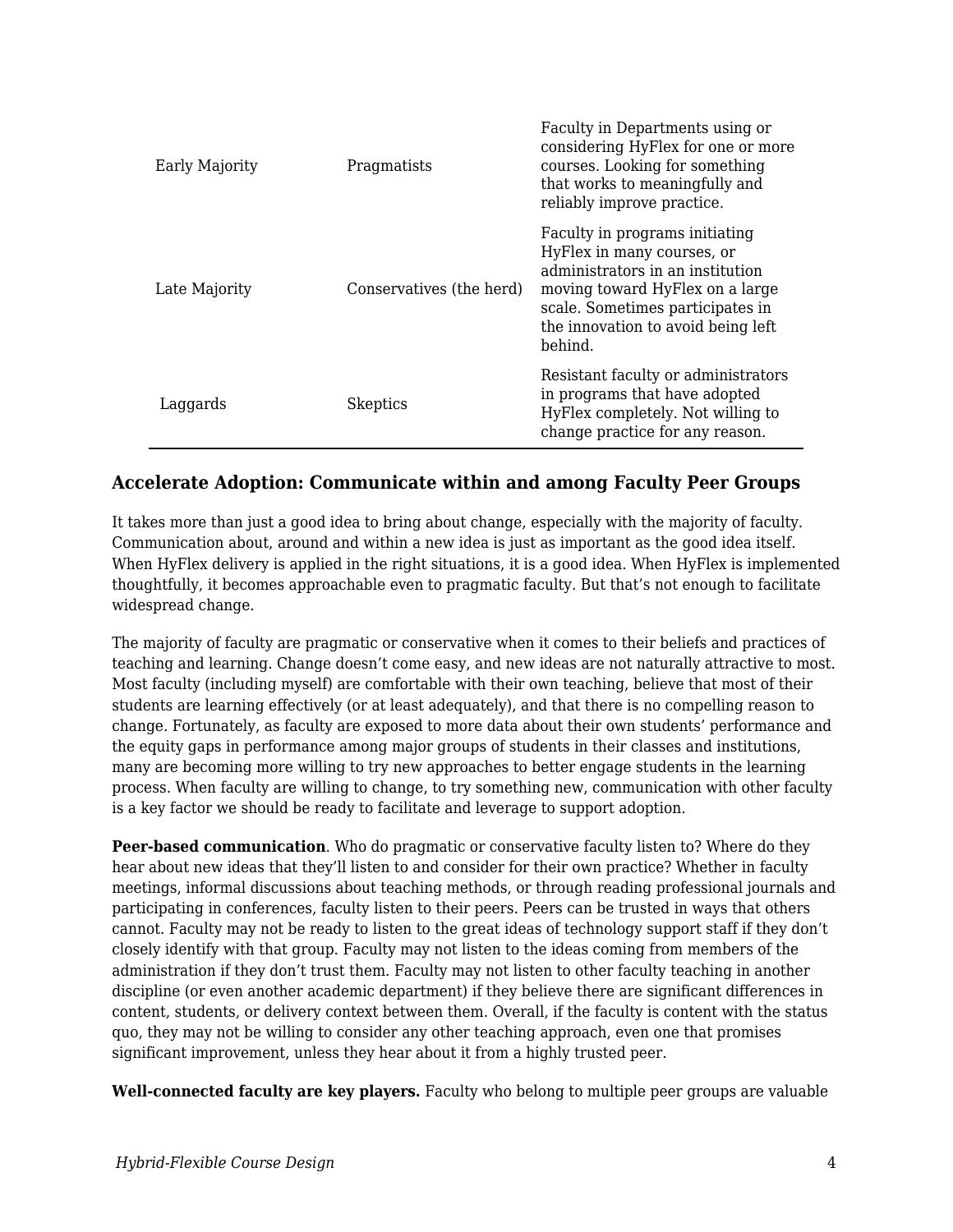connectors. If one of these faculty adopt HyFlex, the effect may be multiplied as they communicate within and across several distinct peer groups. Faculty who are effective connectors may include those with multiple academic appointments, those with strong connections in their professional organizations and who communicate new ideas regularly at conferences, in publications, or through blogs. Faculty with administrative duties (in addition to teaching) may also be valuable connectors, since they may have peers that can become visionary sponsors in other groups.

**Why change?** Pragmatic faculty change their practice when they see a groundswell of support and evidence of success in a new practice. When many of their peers adopt a new practice, pragmatic faculty tend to go along with the crowd. Conservative faculty change their practice when it becomes harder to continue with their old ways than it is to adopt an innovation. In the case of Hyflex delivery, if students and other key stakeholders (administrators, research funders, etc.) start requesting flexible delivery options – because they want the real value they see elsewhere – it may become hard to resist.

#### **Communicating as a Change Agent: Leverage the Characteristics of HyFlex for Specific Contexts**

Faculty in the majority segments of an adoption population are generally willing to accept less risk in a "change" situation than are the early adopters in the same social system. Many faculty are pragmatists when it comes to curriculum design and delivery modes. Generally, pragmatists make decisions to change only when they see evidence of clear and accessible advantage in an innovative practice and when the change isn't "too" difficult. Pragmatists often change in groups, preferring to stick with the practices of their influential peers rather strike out on their own. This is very different than faculty first adopters, who are often willing to be the first ones to change because they like being ahead in some meaningful way – they want the benefit of the change more than they want the stability of maintaining the status quo.

Specific strategies that may help pragmatic faculty decide to adopt HyFlex delivery include:

- 1. **Highlight advantages.** Clarify the specific advantage that the HyFlex approach will provide. Connect the results of HyFlex with issues that the faculty care about and recognize as issues worth solving or opportunities worth pursuing.
- 2. **Take small steps.** Develop a HyFlex model that begins with current successful delivery methods and expands only as much as needed to serve the "new" students. Do not ask faculty to give up what they do well now to teach in a new way. (*Keep the strength, enhance with the new*.) You might have faculty teaching online who are now able to accommodate classroom students as well. If this is your case, what will you need to add to your existing online course to make it work for classroom students as well? More likely, you'll have faculty who are teaching courses in classrooms who will now teach online students as well. What do they have to add, at a minimum, to serve those students adequately? Beginning with new practices that are close to the existing delivery will make it easier for faculty to change. "Adequate" practices can be enhanced over time … but if a "gold standard" of HyFlex delivery is required to even begin teaching a new way, the barrier to adoption will be very high for most pragmatic faculty.
- 3. **Make success visible and valuable.** Publicize initial successful efforts in ways that faculty value. When faculty hear about colleagues who have found success and are recognized for that, adoption from pragmatists may be more likely. Sometimes the advantages may not be readily noticed
- 4. **Provide a trial period.** Allow for "tryouts" of the new delivery approach. Select a few courses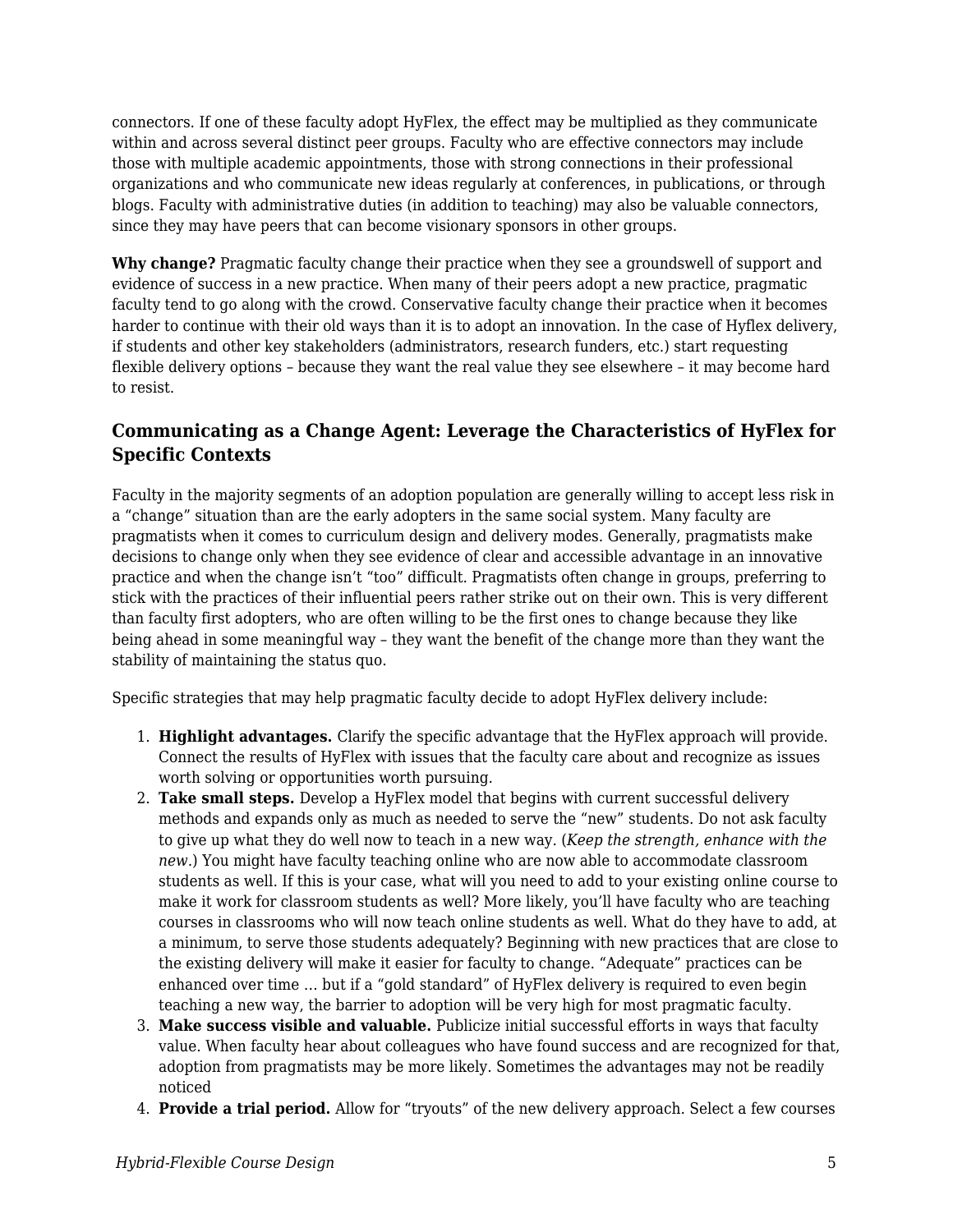and faculty for an initial pilot of HyFlex, and make sure they are free to return to their previous (single mode) delivery method if it doesn't work out for them or their students.

To review, when working with faculty considering adoption, leverage the characteristics of the HyFlex approach itself. What are its clear advantages? How compatible it is with current practice? How complex is it compared to what is being done now? How much commitment is needed to begin teaching with HyFlex? How visible are the advantages? As a change agent, you can make a difference and speed adoption *when and where it makes sense*.

#### **Working with First Adopters – The "Techies"**

The first people in your organization to adopt an innovative practice like HyFlex would fall into the "First Adopter" (or "Innovator") category of the classic Diffusion of Innovations model. In the world of technology, we might call these people "Techies." (You may want to read [Crossing the Chasm,](http://en.wikipedia.org/wiki/Crossing_the_Chasm) by Geoffrey Moore for a good translation of Rogers' work into the high-technology field, which has strong ties to the use of technology in education.) Techies are usually willing to try any new technology, teaching practice, or both (in the HyFlex case) because it is interesting to them. They may not have any specific goal in mind or severe problem to solve. They are interested primarily in doing new things, in being on the cutting edge of a field, in being "first to market" - to use a business cliche.

Risk is often not much of a consideration for first adopters. They'll accept huge risk of something not working out, because they have experienced many failures over time with their new ventures. "Nothing risked, nothing gained" might be a common mantra in this group. They don't typically have much formal power in an organization, but even so, they play a crucial role in the diffusion of innovation process. They act as the eyes and ears – the inputs or open doors – for new practices that *might* become valuable to the organization over time.

A growing organization needs first adopters to find and bring in new technologies and teaching practices so that they can be tried out and evaluated for potential (or even immediate) value. Without first adopters, change doesn't happen nearly as quickly, because people in the other adoption groups have more invested in the status quo, have more to lose when change is considered, and are more risk-averse.

In our organization, the first adopters were a mix of academic and information technology staff and a few faculty members. The first adopters were involved in EDUCAUSE, AECT, DETCHE, and other academic technology-focused organizations in order to bring new ideas to our larger organization and (perhaps) provide an initial assessment of value. If first adopters find a good idea or tool, one of their primary roles is to hand it off to someone in the next adoption group – the Early Adopters. If the innovative tool or practice stays within the First Adopter family, it goes nowhere within the larger organization and adds no substantial value over time.

#### **Early Adopters: Providing Initiative and Support for the First Value-driven Implementations**

If an innovation is going to continue on the adoption lifecycle it must move on to the next group, the "Early Adopters." Early adopters look to first adopters for ideas, technologies, and practices that are likely to work in helping them overcome problems and/or take advantage of new opportunities. They are willing to accept a significant amount of risk of failure if the promise of value is correspondingly high. In "The Chasm Companion", this group is called "Visionaries," and rightfully so. (Moore, 1991) It takes a certain amount of vision for a future that is different (better!) than today to take a chance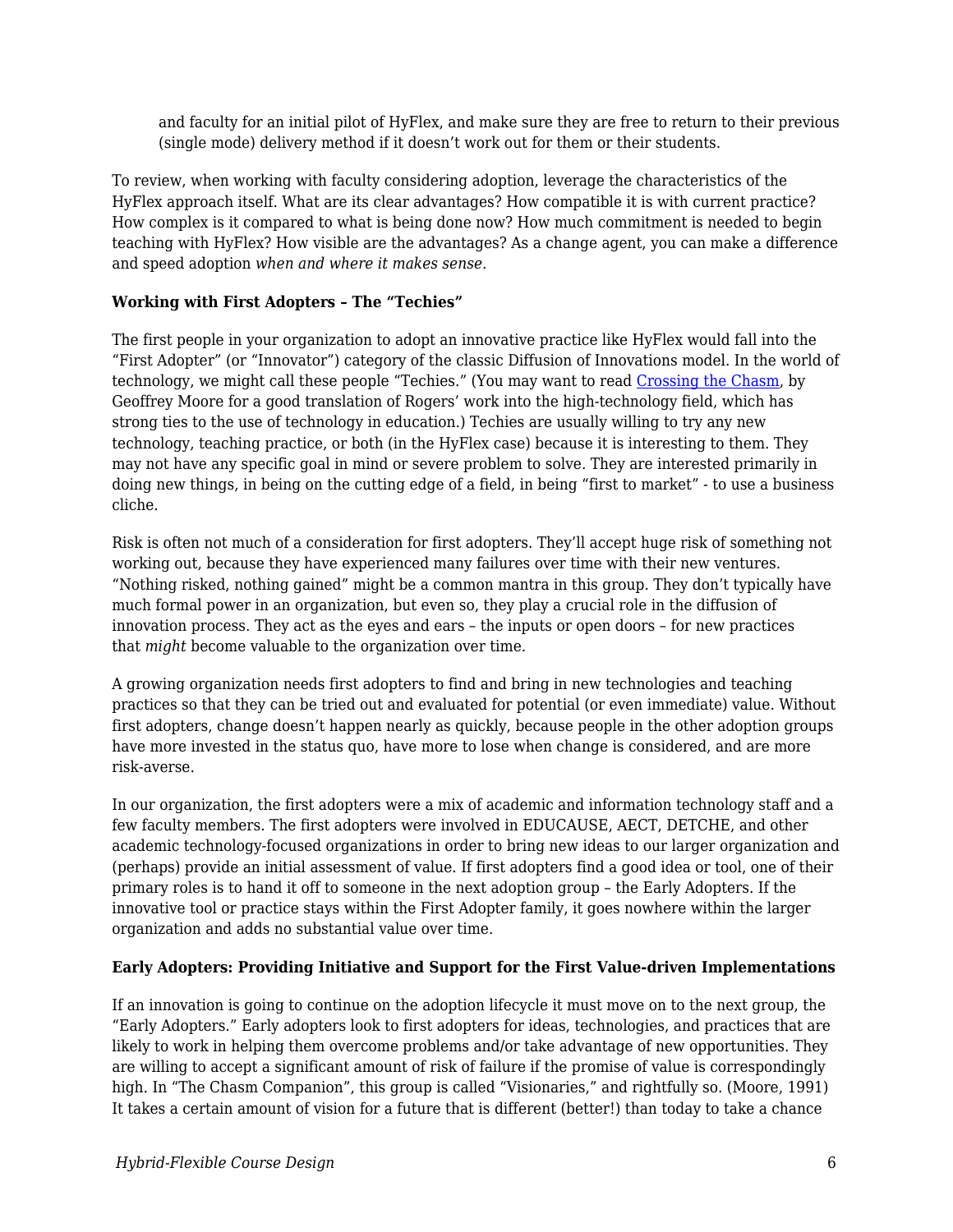on an unproven practice.

First adopters can only take a new practice so far; they typically do not have the opportunity or authority to implement a new practice in any significant way. Visionaries, on the other hand, are able to initiate (sponsor) and implement an innovation that makes a difference in some part of the organization that they have influence within. Visionaries want change with a specific purpose in mind, while techies are more interested in change because it is new. How much risk will a visionary accept? That varies according to the amount of return expected. Visionaries typically keep a "big picture" perspective, and that often leads to radical shifts in practice to meet significant challenges.

In the case of HyFlex, faculty members or members of the administration may play the role of early adopters, or visionaries. An individual faculty member may recognize the need for his or her own students to have more flexible attendance options, and consult with the academic technology (or faculty development) staff on ways to redesign a course to allow for more student options. Often new technologies or teaching practices are part of the solution, and the techies on the faculty support staff are the ones who make them available and troubleshoot problems when they inevitably arise.

Mid-level managers, such as program coordinators or department chairs, may see the opportunity to expand a program's reach using distance learning methods, but may not have the people, technology, or time resources needed to create and support a fully online, fully staffed program. HyFlex courses can be an effective bridge to an online program, so management may create incentives and an encouraging climate to support the HyFlex innovation.

High-level management (deans, provosts, presidents) may see the need to increase graduation rates or overall student success, and recognize that HyFlex courses may be a vehicle to do so. Offering substantial archived materials (content, discussions, activities), options for attendance that accommodate busy lives, and more student control over learning process, HyFlex courses should contribute to increased student success: higher graduation rates and shorter time to graduation.

If your role is that of a change agent, look for visionaries in your organization. Analyze their organizational pain and opportunities for gain and consider the possible advantages of HyFlex delivery. Visionary projects are often highly contextualized, so take the time to co-develop a solution that meets their specific needs and realizes maximum value for them. You'll need these people and their success stories to move forward into the next large adoption group, the "Early Majority." If you can energize high level sponsors in supporting your adoption effort, you may find amazing receptiveness in larger, more pragmatic groups such as the faculty at large.

#### **Early Majority: Pragmatists Travel Together to Shift their Practice**

The adoption of an innovative practice within a social system begins with the initial "discovery" or development of a new way to do things that adds value to an organization. The "First Adopters" fulfill the role of explorers, finding new ways to carry out the core practices of the organization. But those savvy explorers aren't a large segment of the eventual adoption population, and the innovative practice must move on to the next group, the "Early Adopters" who develop visionary projects and find significant value in using the innovation to meet goals, alleviate significant roadblocks to change and performance, in whatever way the organization values. But still, the early adopters do not make up a very large segment of the organization. And in higher education, they are usually removed from the most powerful controlling role –the faculty. The vast majority of potential adopters (faculty) is grouped into the next two categories, the "Early Majority and the "Late Majority."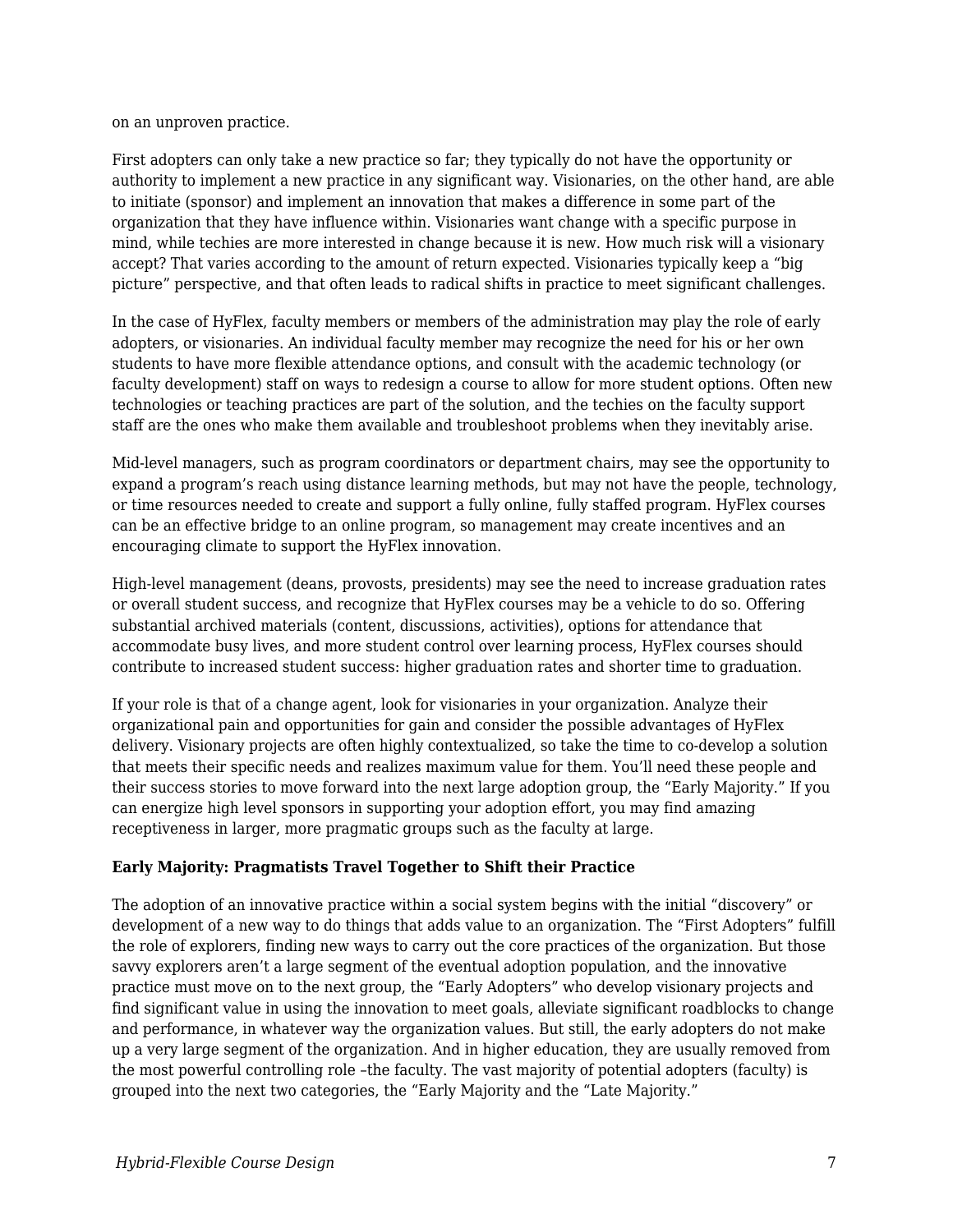Early Majority adopters are willing to assume a small amount of risk in order to achieve the gains they see some of their peers (who have been involved in visionary projects) enjoying. Early majority adopters are largely pragmatists; they're generally comfortable with the way they carry out their business now, and aren't exactly looking for new practices … but they will listen to a new idea if they can see evidence of its value in believable and relevant ways.

**Crossing the Chasm:** A particular challenge in moving an innovation into this segment is that many pragmatic people don't automatically trust the visionaries in the early adopter group, and may not be willing to try out a new practice without convincing evidence of its veracity. They are risk-averse. As a change agent, your task is to develop evidence that members of this group will readily accept, to help them cross the "chasm" dividing the visionaries' optimistic perspective of all the wonderful value ready to be realized and the pragmatists' distrust of someone telling them they aren't as effective as they can be, and that they need to change and accept someone else's approach to instruction. Now, that can be a very difficult task, especially if you target the entire early majority group (all faculty) at once. You are much more likely to have success if you segment the early majority group into smaller groups that you (and the visionaries) can more readily persuade to adopt the new practice. When you have a successful implementation with a small sub-group of the larger early adoption group (for example, a specific academic program or set of influential faculty), find another sub-group that will believe the evidence from the initial sub-group's experience. And so on … . In "Crossing the Chasm," Geoffrey Moore calls this the "bowling alley" approach. (1991)

The key is to recognize that your faculty will not just jump at an innovative practice because someone, even someone with a high formal position, says, "this is a good idea and we should try it." This group waits until they see evidence that the innovation is likely to work for them, and they hear that message from people *whom they trust*.

Applying this to HyFlex courses, identify the people in the early majority group in your organization. On most campuses, this will be a mix of faculty, administrators and students. However, I would argue that faculty are the most influential segment you should address. Most faculty are comfortable with their teaching and their students' learning, and see no great need to change their practice in a [potentially] disruptive way. So why try HyFlex? Remember, members of this group are pragmatists – they need to see the value and believe that it can be successful for them, too. So, find cases of HyFlex working in situations that are similar to their own – in your own instruction or in a peer-group institution, and where the value realized would be appreciated as well.

For example, if a program wants an online program without giving up a successful face to face program, then show them evidence of a program that was able to do both at once using HyFlex. If a program wants to alleviate scheduling bottlenecks for students, show them evidence of how HyFlex participation options would allow students to enroll in two or more courses that are scheduled to meet at the same time, and participate in each course (in varying modes, of course) each week. If the great need is for more review materials for students so they can perform better on learning assessments, show them how HyFlex delivery can lead to archives of face to face interactions (discussions) and online discussions which can be rich sources of content for later review at a time and place most convenient to students.

As you think about the various groups of potential adopters in your context, I hope you are beginning to appreciate one of the "big ideas" of being a change agent stated earlier: The message to various groups of people should vary in its content, timing, and channel(s) of communication. Pragmatists respond to different claims, supported by different evidence, and carrying a lesser amount of risk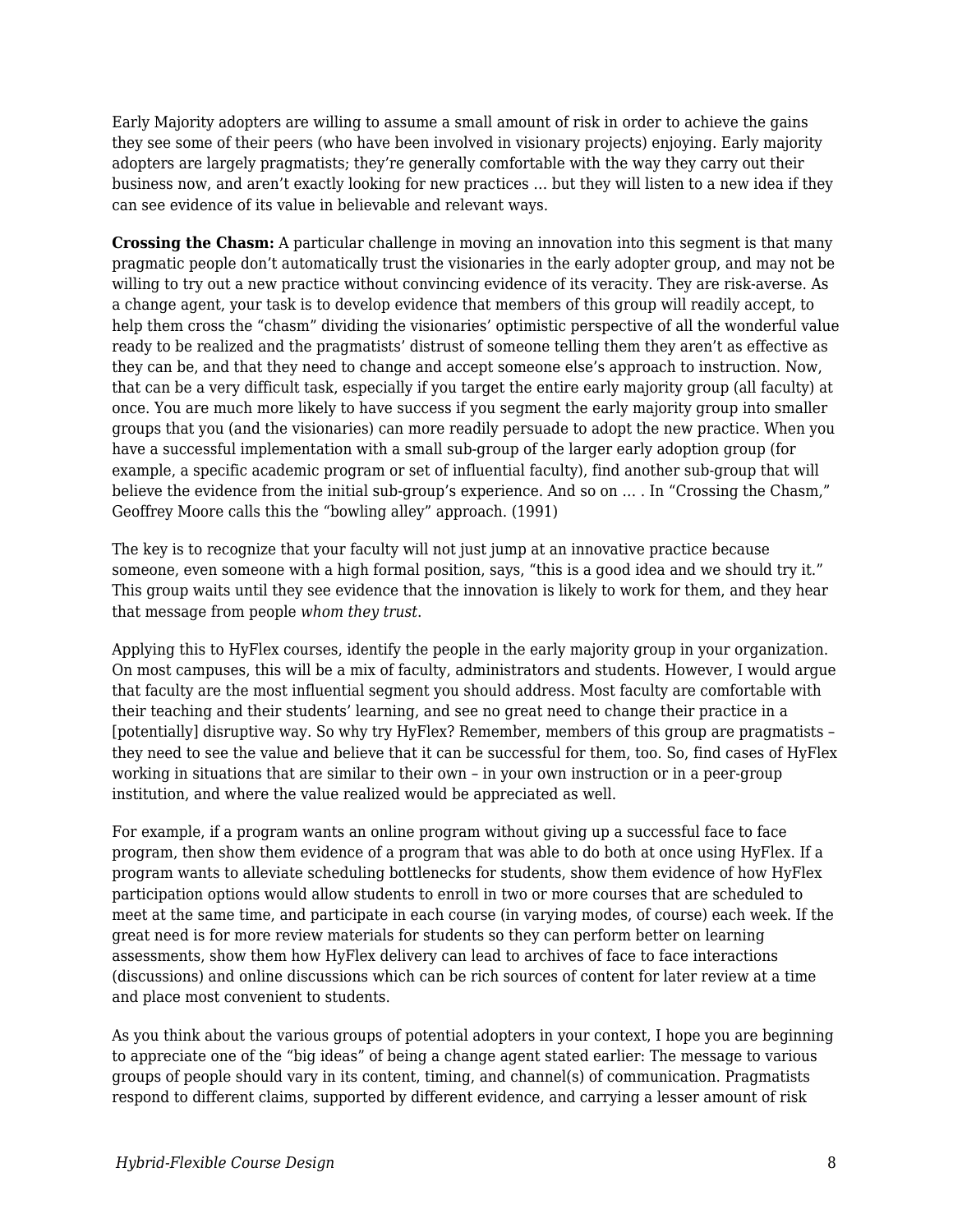than do visionaries.

#### **Late Majority: Conservatives are Finally Convinced of the Need to Change**

The second, and last, majority group in most social organizations to adopt an innovation is called the "Late Majority." You've probably heard the term "better late than never," and that perfectly describes this group's adoption timing.

Late majority adopters are often the more conservative people in the organization, at least when it comes to the innovation being considered. Members of this group are often heavily invested in the status quo practice and are very reluctant to change. They may be extremely risk averse, too. Conservatives don't generally trust the early adopters, and may only slightly more trust the pragmatists in the early majority.

"Why should I change? What I've been doing [for the past many years] has worked and still works. I don't want to do things differently. It may be good for others, but I'd prefer to keep doing things the same way, thank you very much!"

Does it matter than a new practice is showing advantages and adding value to the organization in other areas? Probably not initially, but as the pressure to change increases (for valid reasons), members of this group may be persuaded to give up their staunch opposition and "get with the program." Conservatives often begin to consider change when the pain, or disadvantage(s) of not changing becomes more severe and impacts their performance in ways that they care about. If there is no acknowledged and meaningful reason to change, they won't. Your challenge as a change agent is to acknowledge their resistance to change (often due to fear of the unknown), continuously communicate the real advantages to change (assuming there are meaningful advantages), and highlight the negative consequences of not changing – maintaining the status quo. When the risk of staying put becomes more of a threat to them than the risk of changing practice, they'll begin to change.

Clearly, not every innovation makes it into or through this group of people. Reaching this group can take a lot of time and energy. And if the innovation doesn't add enough agreed-upon value, or remaining the same doesn't entail meaningful loss (felt organizational pain), then this group will probably never change. If that's ok in your organization, don't waste your time convincing this group. A few may trickle into the new practice as they begin to trust and desire the advantages their peers in the early majority are realizing.

How does this apply to implementing a HyFlex course design in a program? Institutions that have been serving students with traditional classroom-based courses are probably well staffed with conservatives when it comes to course delivery modes. At San Francisco State, where I currently teach, I've met many. As I've shared the HyFlex "innovation" at faculty meetings, gatherings of department chairs, and in other conversations, there is almost always a large subset of hearers that reply with, "I'd never teach that way – I like seeing all of my students each week in class so I can be sure they're learning." They often also add, "I like teaching in front of real people, not to a computer!" [Note: These conservative attitudes with large segments of faculty have been consistent over more than a decade of our local implementation.]

My response is typically to reassure them that I am not suggesting that the HyFlex delivery is right for all situations (students, content, program, and especially faculty), and that if there is some clear need for the flexibility that HyFlex offers, then it should be considered. The people I really want to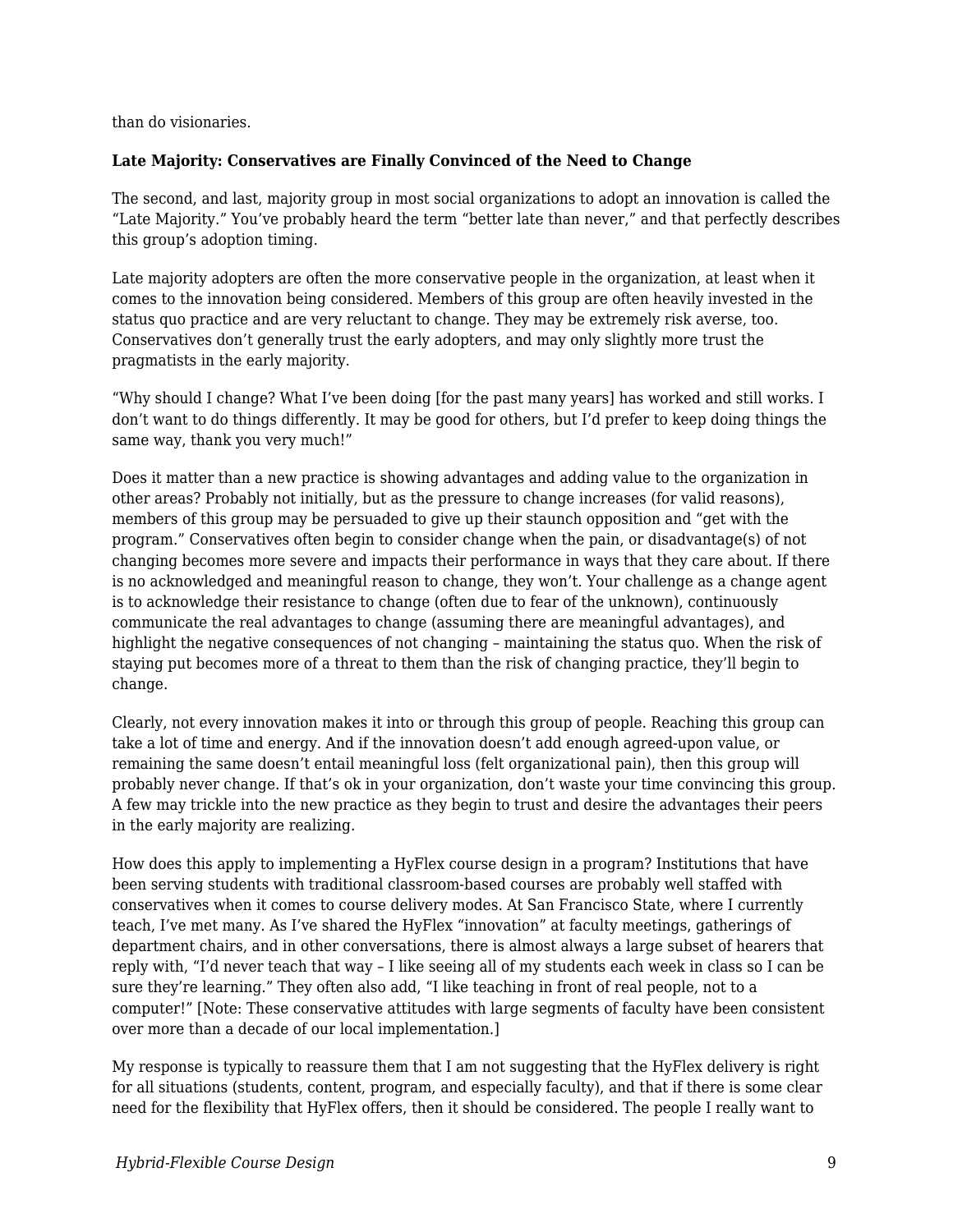spend time helping with HyFlex implementation plans, at this stage, are the "visionaries" who see a real opportunity for relieving pain: helping students learn better, graduating students faster by reducing course scheduling bottlenecks, providing online attendance options to accommodate travel or other schedule conflicts, or achieving meaningful gain: marketing courses or programs to an extended group of potential students, building gradually to an online delivery, teaching and learning competency. When these visionaries are connected to associated groups of pragmatists (for example, a visionary dean or department chair with pragmatic faculty in specific programs or schools), expanding adoption is more likely.

In the realm of faculty support for course design and practice, we've found that many conservative faculty don't really trust the idea of HyFlex – yet! Our continuing challenge is to build a value proposition that they can't ignore. Shrinking instructional budgets, transparent and detailed student success data, and growing student demand for scheduling options may raise the felt pain to levels even conservatives cannot endure without considering other instructional approaches.

#### **Laggards (Skeptics): What can you do with those whose heels are dug in and just won't budge?**

In most social organizations, there is a small group of people who simply refuse to change their practices from the way they've always done something, even when the majority of their peers have adopted a new way. This group is the non-adopters, "Laggards" or "Skeptics," and most of them will never change. Some may, especially if the system forces them to change with irresistible pressure, but they certainly won't go quietly!

In my experience in education, members of this group in schools are often the most "seasoned" faculty or administrators. These people may have decades of experience teaching a certain way, and they probably see no reason to change just because someone else has a different idea and claims some supposed advantage. When I address faculty groups and speak to them about online, hybrid, and HyFlex course delivery, members of this group are easy to identify by their questions or comments at the end of the presentation.

"You'll never get me to change." "I'll be dead or retired before they'll force me to teach this way." "This is fine for you, but I'd rather teach students than computers any day."

Personally, I've never seen a situation where faculty were being forced to adopt a new way of teaching, though I am sure it happens when an organization decides on a new delivery approach, such as moving a program from the classroom to online. In my own academic program, Instructional Technologies, existing faculty have always been free to choose their delivery mode, though we do encourage HyFlex where practical, and all faculty teach some HyFlex courses. However, once a course is delivered in HyFlex and the program starts listing it that way, new faculty may not have the option to return to classroom-only participation mode.

Because tenured, public higher education faculty in the US have traditionally had a lot of control over their specific teaching activities, changes in course delivery of existing programs may be difficult to bring about unless the faculty assigned to teach a course is willing to give it a try. Higher education faculty who work for private universities, especially for-profit schools, are not likely to have as much control over course delivery decisions, and in that situation it is more likely that faculty may be forced to change (or lose their job). If an organization is run with more centralized power structures, and if it is responsive to the changes in its operational climate, faculty are likely to have less control.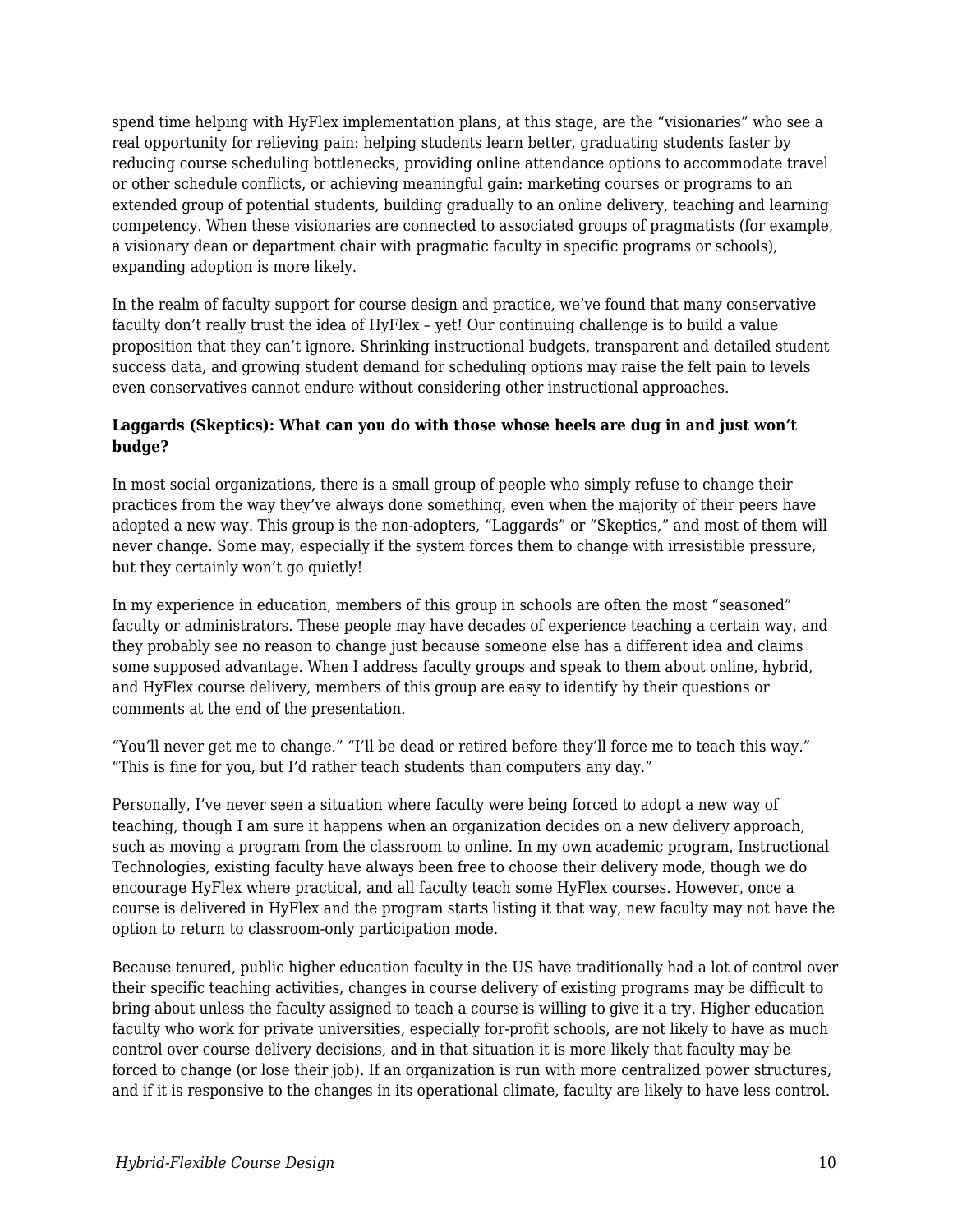The bottom line for this adoption group is that they are not likely to change, and that's that. As a change agent, you may have more success in isolating the impact of their refusal to innovate rather than continuing to try to help them make the change.

#### **Summarizing the Messages to Various Adoption Groups**

The message you use to help others adopt should vary based on their perceptions of risk, reward (value) and the behavior of their peers. A common message to all groups at once is likely to work only with 1-2 groups, at best. Many monolithic broadcast messages (which administrators love to send as emails to all faculty) end up being ignored by everyone. Don't let this happen to you. Target your communication very specifically. Table 2 summarizes messaging to various groups and describes possible HyFlex implementation contexts that may apply.

#### **Table 2**

| <b>Adoption Group</b>                                                                                                 | <b>Risk</b><br><b>Tolerance</b> | General<br><b>Messaging</b>                                                                                                           | <b>HyFlex Context</b>                                                                                                                                                                                                                                                                                                                                                                                                                                      |
|-----------------------------------------------------------------------------------------------------------------------|---------------------------------|---------------------------------------------------------------------------------------------------------------------------------------|------------------------------------------------------------------------------------------------------------------------------------------------------------------------------------------------------------------------------------------------------------------------------------------------------------------------------------------------------------------------------------------------------------------------------------------------------------|
| Innovators/First<br>Adopters<br>aka "Techies"<br>(Developers or<br>discoverers of<br>innovative<br>practices)         | Very high                       | "This is new, and it<br>may apply to your<br>field or work!"                                                                          | Faculty member or Faculty<br>Development support person<br>develops the capacity to teach<br>both online and face to face<br>students at the same time<br>(HyFlex) in response to an<br>immediate, unique need, typically<br>in one class. A first adopter may<br>hear about HyFlex through a<br>conference, journal, blog, or other<br>communication within the<br>instructional technology field.                                                        |
| Early Adopters<br>aka "Visionaries"<br>(Sponsors of initial<br>projects;<br>Department<br>Chairs, Deans,<br>Provosts) | High                            | This solution can<br>help you resolve a<br>big issue, or take<br>advantage of a new<br>opportunity to meet<br>your important<br>goals | HyFlex courses can help you<br>create an online program or serve<br>online students by leveraging the<br>effective classroom-based<br>program you already have. HyFlex<br>courses can provide your students<br>with more participation and<br>schedule flexibility, reviewable<br>course (content) archives, and<br>may improve their overall<br>performance. HyFlex course may<br>help your students complete<br>graduation requirements more<br>quickly. |

*Summary of Adoption Group Characteristic Applied to HyFlex Implementation*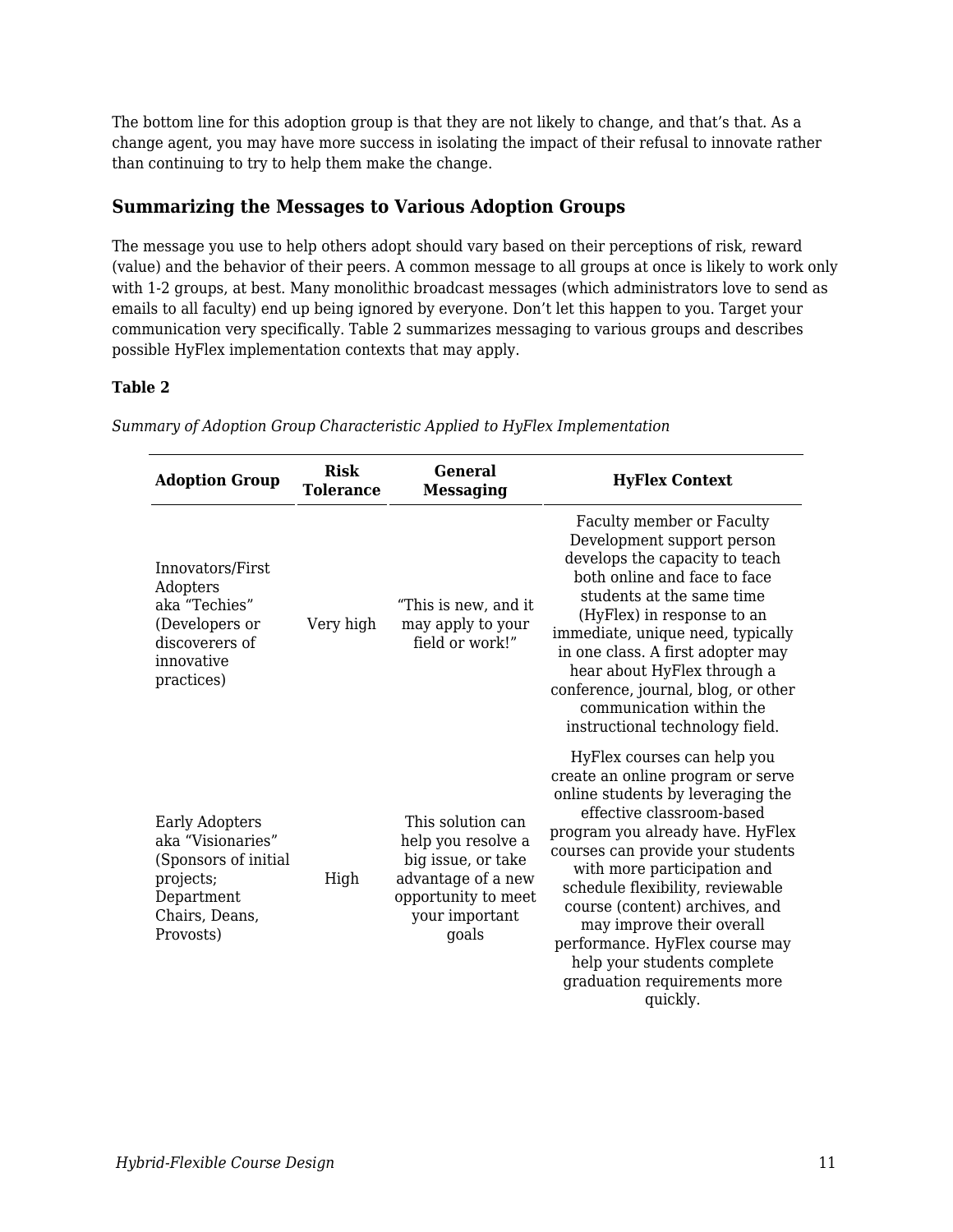| Early Majority<br>aka "Pragmatists"<br>(Faculty in<br>Departments<br>using/considering<br>HyFlex for one or<br>more courses) | Moderate<br>to Low  | "This new practice"<br>has been showing<br>good results with<br>others like you, in<br>situations like<br>yours, and it will<br>probably help you,<br>too."                                                                       | The XXXX Department has been<br>using HyFlex courses to [list the<br>advantage they are realizing].<br>Your program might find some of<br>the same benefits. Do you have<br>one course you'd be willing to try<br>this approach in?                                                  |
|------------------------------------------------------------------------------------------------------------------------------|---------------------|-----------------------------------------------------------------------------------------------------------------------------------------------------------------------------------------------------------------------------------|--------------------------------------------------------------------------------------------------------------------------------------------------------------------------------------------------------------------------------------------------------------------------------------|
| Late Majority<br>aka<br>"Conservatives"<br>(Faculty in<br>programs<br>initiating HyFlex<br>in many courses)                  | Low to<br>Very Low  | "This new way of<br>doing our work is<br>becoming the new<br>standard. Doing the<br>work the old way<br>isn't working for us<br>anymore; we have<br>to change or we'll<br>certainly suffer<br>more."                              | We've been using HyFlex courses<br>successfully in XXXX courses (or<br>programs) and now we're<br>expanding our use of HyFlex to<br>your course (or program). How<br>can we help you transition? Here's<br>what others have done                                                     |
| Laggards<br>aka "Skeptics"<br>(Resistant faculty<br>in programs that<br>have adopted<br>HyFlex<br>completely)                | Very Low<br>to None | "We are doing<br>things a new way. If<br>you won't adopt the<br>new way, you won't<br>be able to continue<br>this work. Everyone<br>else has adopted<br>the new way and it<br>is working out for<br>them. You need to<br>change." | We've transitioned our program to<br>HyFlex delivery because [state<br>reasons - at this point they should<br>be compelling to the majority of<br>the people in the organization].<br>We'd like you to join with us<br>but if you can't, we'll find<br>something else for you to do. |

### **References**

Moore, G. A. (1991). *Crossing the chasm: Marketing and selling technology products to mainstream customers*. New York, N.Y.: HarperBusiness.

Rogers, E. M. (2003). *Diffusion of innovations*. New York: Free Press.